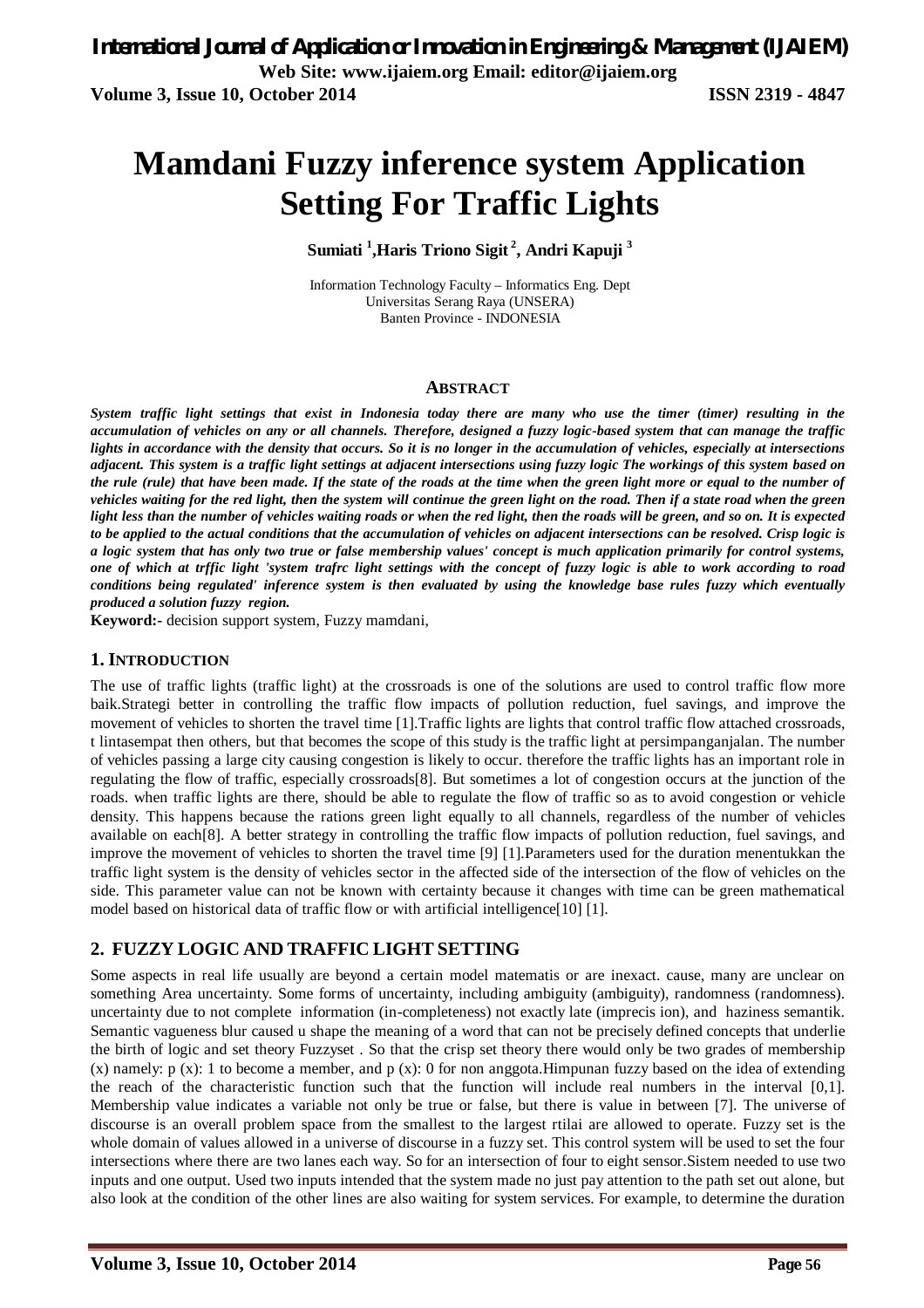# *International Journal of Application or Innovation in Engineering & Management (IJAIEM)* **Web Site: www.ijaiem.org Email: editor@ijaiem.org Volume 3, Issue 10, October 2014 ISSN 2319 - 4847**

of the green light Path I, the whole space pennasalahan from the smallest to the largest value that is allowed to operate. domain fuzzy set is the overall value allowable in a universe of discourse in a fuzzy set.

#### **3. FUZZY LOGIC (FUZZY LOGIC)**

Fuzzy logic is a way to map an input space into an output space. Between inputs and outputs of the black box there should map the inputs to the corresponding outputs. Fuzzy logic was first introduced by Prof. Lofti Zadeh, in 1965, the Iranian nationals who became a professor at the University of California at Berkeley, USA. On that occasion also made with a paper describing the basic idea of fuzzy sets that include incluion, union, intersection, complement, relation, and conversity. Pioneer the application of fuzzy sets in the field of control is Prof. Ebrahim Mamdani and colleagues from Queen Mary College London (still in the lab scale). The development of the theory of fuzzy logic has attracted experts control system for use in controlling a system in the form of automated algorithms that can be expressed, as in the use of traffic control, automatic transmission systems, household appliances, and other industries.

#### **Fuzzy Inference System with Mamdani Method**

Mamdani method is often known as the Max-Min method. This method was introduced by Ebrahim Mamdani in 1975 To get an output, required 4 stages [3]:

 $z^* = \frac{\sum \mu_i z_i}{\sum \mu_i}$ 

- a. The formation of fuzzy sets
- b. Application function implications
- c. composition Rules
- d. The assertion (defuzzy)
- a. Average method (Average)





**Figure 2.1** The structure of the fuzzy system inferens

There are a few things to know in understanding a fuzzy system are [3]: (1)

#### **a. Fuzzy variable**

Fuzzy variables are variables to be discussed in a fuzzy system.

#### **b. Fuzzy set**

Fuzzy set is a group that represents a particular condition or circumstance in a fuzzy variables.

#### **c. Universe Discussion**

The universe of discourse is the overall value is allowed to be operated in a fuzzy variables. The universe of discourse is the set of real numbers is always up (increases) monotonically from left to right. Value of the universe of discourse can be either positive or negative numbers. value of the universe of discourse is not limited to its upper limit.

#### **d. Domain**

Fuzzy set is the whole domain of values allowed in the universe of discourse and should be operated in a fuzzy set. Just as the universe of discourse domain is the set of real numbers is borne up (increases) monotonically from left to right. Domain values can be either positive or negative numbers.

#### **4. RESEARCH METHODOLOGY**

The steps are performed weeks to obtain data and information related to this study are:

#### **a. Observation, in this case the authors made some observations on the Ground**

#### **b . Studies Library, the authors obtained data from sources such as:**

- Related books and support research.
- Literature, reference or referral form of journals, theses or reports of previous studies that support this research.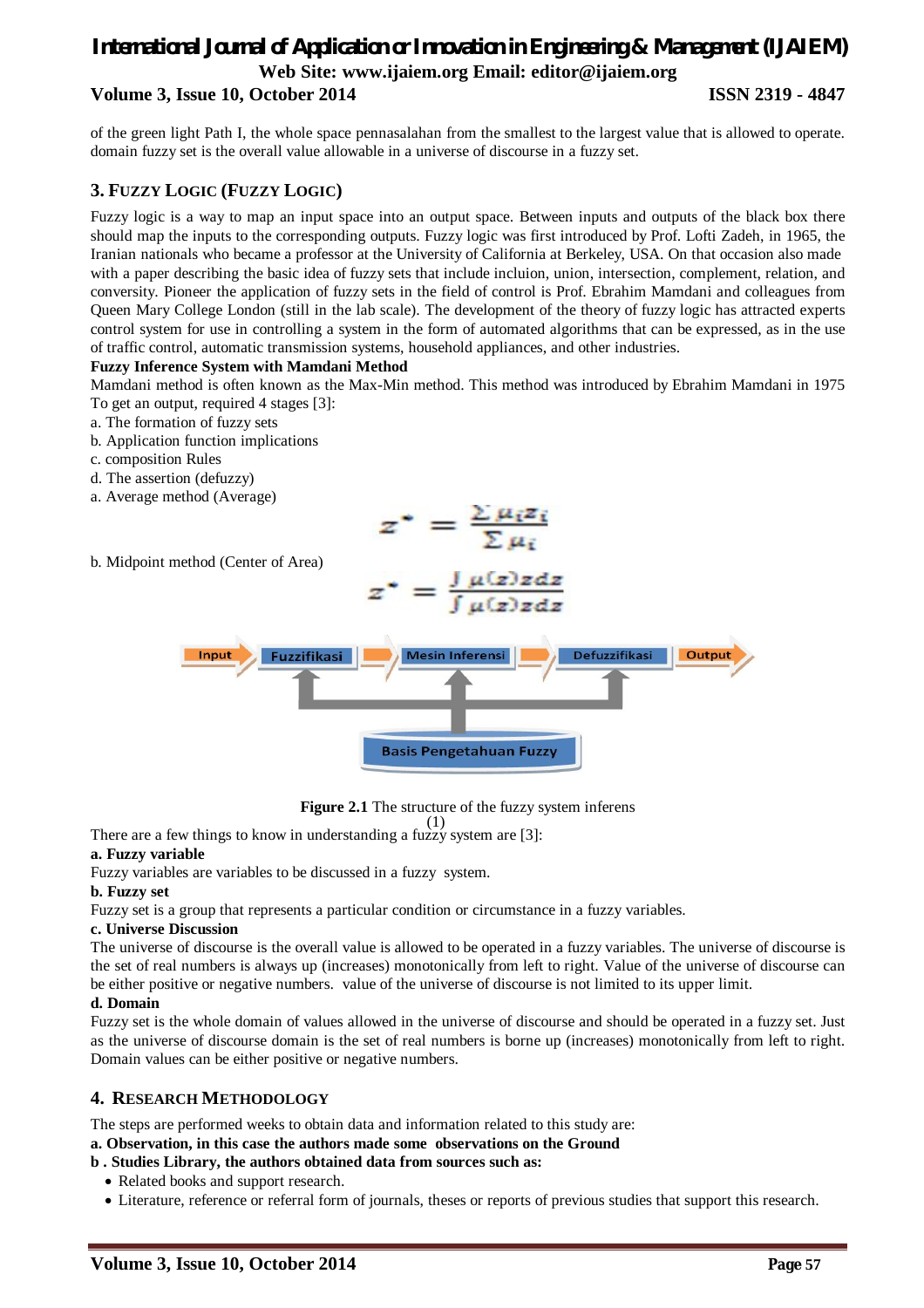# *International Journal of Application or Innovation in Engineering & Management (IJAIEM)* **Web Site: www.ijaiem.org Email: editor@ijaiem.org**

# **Volume 3, Issue 10, October 2014 ISSN 2319 - 4847**

#### **c. Making Plant Simulation**

#### **d. Testing and Analysis**

Search Analyze and conclude the results and take a conclusion from the test results.

#### **5. RESULT AND DISCUSSION**

#### **Lighting Systems and Traffic Now**

There are two types of traffic light controller system in Indonesia, namely [2]:

- a. Traffic light controller system which is a system of conventional traffic light controller using the conventional system, where the colour of the light is measured every constant, which means that instead of the maximum solution, For example, the sector in a deserted crossroads given the same time as another crossroads was crowded kendaraan.Kasus worse is when the intersection is empty at all, and given the time passed (marked with a green light) which is equal to another crossroads padat.Tentu just enough to make the violation of this rule may result in kecalakaan, let alone if it is empty intersection only empty for a while, but it will be crowded in sebentar.System time like this is considered less effective because in addition to spending time, contributed to air pollution and noise.
- b. System controller with a vehicle proximity sensor system is one that is currently ini.System using only sensors that determine the presence of a car in a persimpangan.Ini provide replacement technique traffic lights better than the way konvensional. But because only the existence determine car, this system is less effective if there is a density vehicle ratio. For Examples course, there is a vehicle at an intersection but only 2 or 3 pieces, but in another very solid. Then intersection should be given more time on the more slightly.This intersection because the main purpose is reduced as much as possible the average cost of all vehicles available, both in terms of waiting times and a solid amount of pollution cars created.Iintersection more then the average cost of the most widely donate given by the intersection .waiting time amount of 1 minute by donate given by the intersection.Waiting time amount of 1 minute by 50 cars is certainly much greater than the total waiting time of 15 seconds by 3 cars only.
- c. Traffic light controller system smart. Sistem is an artificial intelligence system that adds to the traffic light controller lintas. Many techniques have been proposed digunakan.Di Indonesia itself (though not yet implemented).DCSP is one of the techniques in the field of Artificial intelligence which is a variant of Constraint Satisfaction existing Problem.Teknik others also uses fuzzy logic controller for an existing building.

#### **Traffic Lights system is proposed.**

The system proposed by the authors is the traffic control system using fuzzy logic. Here's the reason the author chose this system, namely [2]:

- 1. Fuzzy logic has a much simpler calculation must use techniques from complex and consists of many variables such as the DCSP.
- 2. Fuzzy logic can map the input is not crisp, meaning that is easy to understand and easy man to get direct input from humans.
- 3. Fuzzy logic apply heuristics. That is a very reliable expert required to fill the form input values existing linguistic variables, member functions and rules which existed. Experts in the example as a traffic cop who is accustomed to dealing with congestion a certain way. Because fuzzy logic uses linguistic input, it will be easier to translate input from experts. For example, suppose a police officer said "if the traffic is a lot at the intersection of the north south and east west a little bit then to the intersection of north-south, the green light should be longer". It may be noted that the input is "banya", "a little", "somewhat old" here can be translated and understood by a computer using fuzzy logic. This is where the main advantages of fuzzy logic in addition to simplicity.

#### **Description of Problems**

#### **The layout of the traffic.**

There are various forms of intersection. Total intersection (junction consists of 3 or 4 junction), bandwidth can be skipped by every junction and other configurations. Therefore, in this question, use the intersection as follows[2]:



**Gambar 5.1** Traffic layout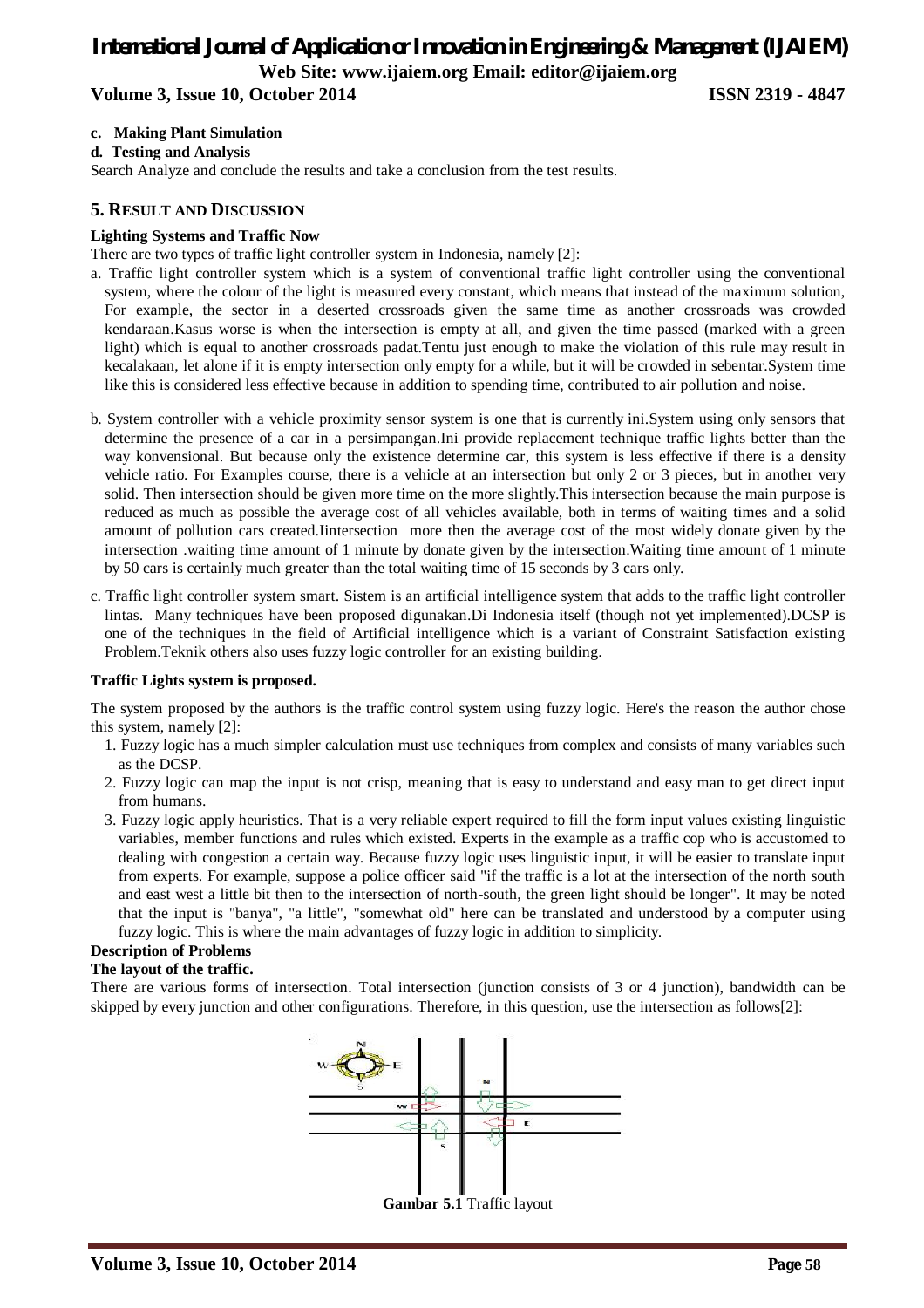# *International Journal of Application or Innovation in Engineering & Management (IJAIEM)* **Web Site: www.ijaiem.org Email: editor@ijaiem.org Volume 3, Issue 10, October 2014 ISSN 2319 - 4847**

From the picture above can be seen in the traffic layout of this issue is:

- 1. There are four cross-roads. Each junction can always turn to the left from the junction and can only forward if it is his turn.
- 2. When the traffic from north to south is on, then the traffic from west to east must stop and reverse. Traffic north and south of sync so well east and west, meaning the color of the light at the same intersection synchronous.
- 3. Mamdani fuzzy logic in this case only determines whether to speed up or slow down a green light from a single direction For example, if that is lit is north-south direction, the input sensors are used only in the north and the sensor.
- 4. There is a minimum time a green light goes on and the time of maximum green lights. This is used to prevent the starvation or in other words there is a junction that does not visit the receive queue. These constants obtained from experts in this traffic policy. If a threshold has been met, for example, is over the maximum time the green light goes on, then the light is no longer green.



**Gambar 5.2** location Research

The results or outputs of this research is a Mamdani Fuzzy Logic Application for Red Light.

#### **Analysis and Planning**

#### **Analysis Input Supplies**

Activities performed in the collection of data from the total amount of vehicles and queues the maximum vehicle. Elements the most fundamental elements in this study because of the large number of vehicles and vehicle through which the minimum wait time or indefinitely green light equated time, so there are starvation. Primary data from many vehicles and the maximum number of seconds to wait antrian.Variabel study used the input variables and output variables.

 $X1 =$  Many of its number of vehicles waiting

Based on the above data variables are the number of vehicles waiting fuzzy set consists of 3 (Low, Medium and High) X2= Maximum distance queue

Based on the above data, the maximum distance variable queue consists of a collection of fuzzy 3 (Low, Medium and High).

#### **Logic Analysis Process**

Application of Mamdani Fuzzy Inference System For Traffic settings and adapted to the conditions existing in the field research of Street Corner Shop held its place in Serang, Banten

**Tabel 5.1** Vehicle Data Samples

| sample data    | of<br>The<br>number<br>vehicles waiting | Maximum<br><b>Oueue</b><br>vehicle (m) | Output |
|----------------|-----------------------------------------|----------------------------------------|--------|
| intersection 1 | 30                                      | 100                                    | 75     |
| intersection2  | 26                                      | 80                                     | 53     |
| intersection 3 | 29                                      | 90                                     | 53     |
| intersection 4 | 19                                      | 65                                     | 37.5   |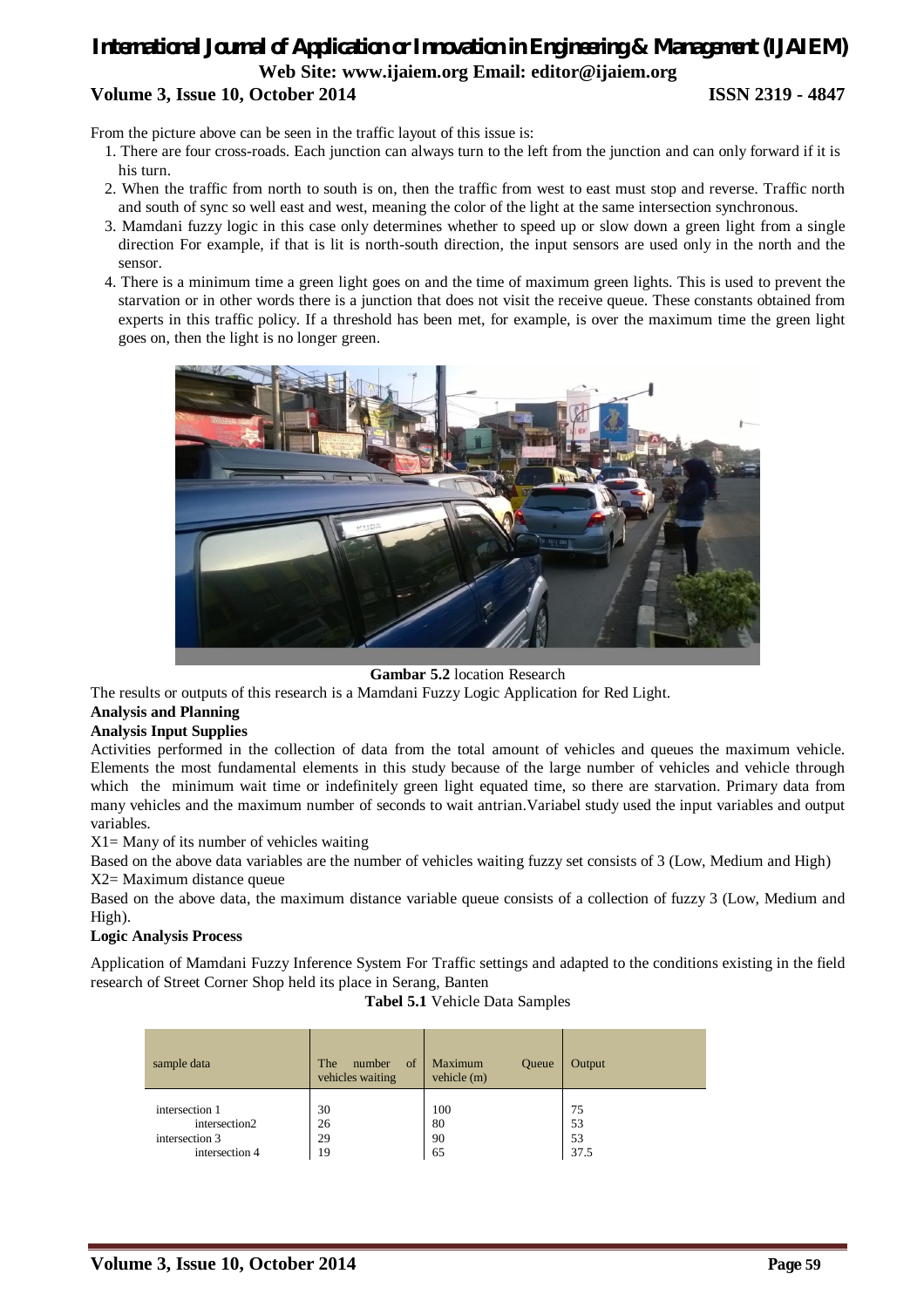# *International Journal of Application or Innovation in Engineering & Management (IJAIEM)* **Web Site: www.ijaiem.org Email: editor@ijaiem.org Volume 3, Issue 10, October 2014 ISSN 2319 - 4847**



**Tabel 5.2** Variables and Universe Discussion

**Gambar 5.3** Graph degrees Membership for NR\_ Number Vehicle Waiting



**Gambar 5.4** Graph degree of membership graphs for NR-Distance maximum queue

The next process is to conduct inference on the Variable Rate Vehicle waiting and distance maximum queue in the same way at the top, in this case we use a trapezoidal function to define its linguistic value as follows:



**Gambar 5.5** Graph Inferensi Variabel Long time Green

Next step is to define the fuzzy rules to be used Of a number of existing variables obtained by 9 fuzzy rules are established Results Fuzzyfication the value NR\_Jumlah Vehicle waiting and the vehicle queues NR\_ maximum distance Then fed into the Fuzzy rules are formed, so as to obtain rule as a rule as follows:

- 1) If NR\_ Number Vehicle Low and NR\_ maximum vehicle queue LowTHEN (1)
- 2) If the vehicle NR\_Jumlah maximum queue NR\_ Low and Medium Vehicles THEN (2)
- 3) If NR\_Number Vehicle Low and NR\_distance maximum vehicle queue High THEN (3)
- 4) If NR\_Amount Vehicle Medium and maximum queue NR\_Distance maximum queue Low THEN (4)
- 5) If NR\_ Number Vehicle Medium and maximum queue of vehicles MediumTHEN (5)
- 6) If NR\_ Vehicle Medium and maximum queue of vehicles NR\_Distance High THEN (6)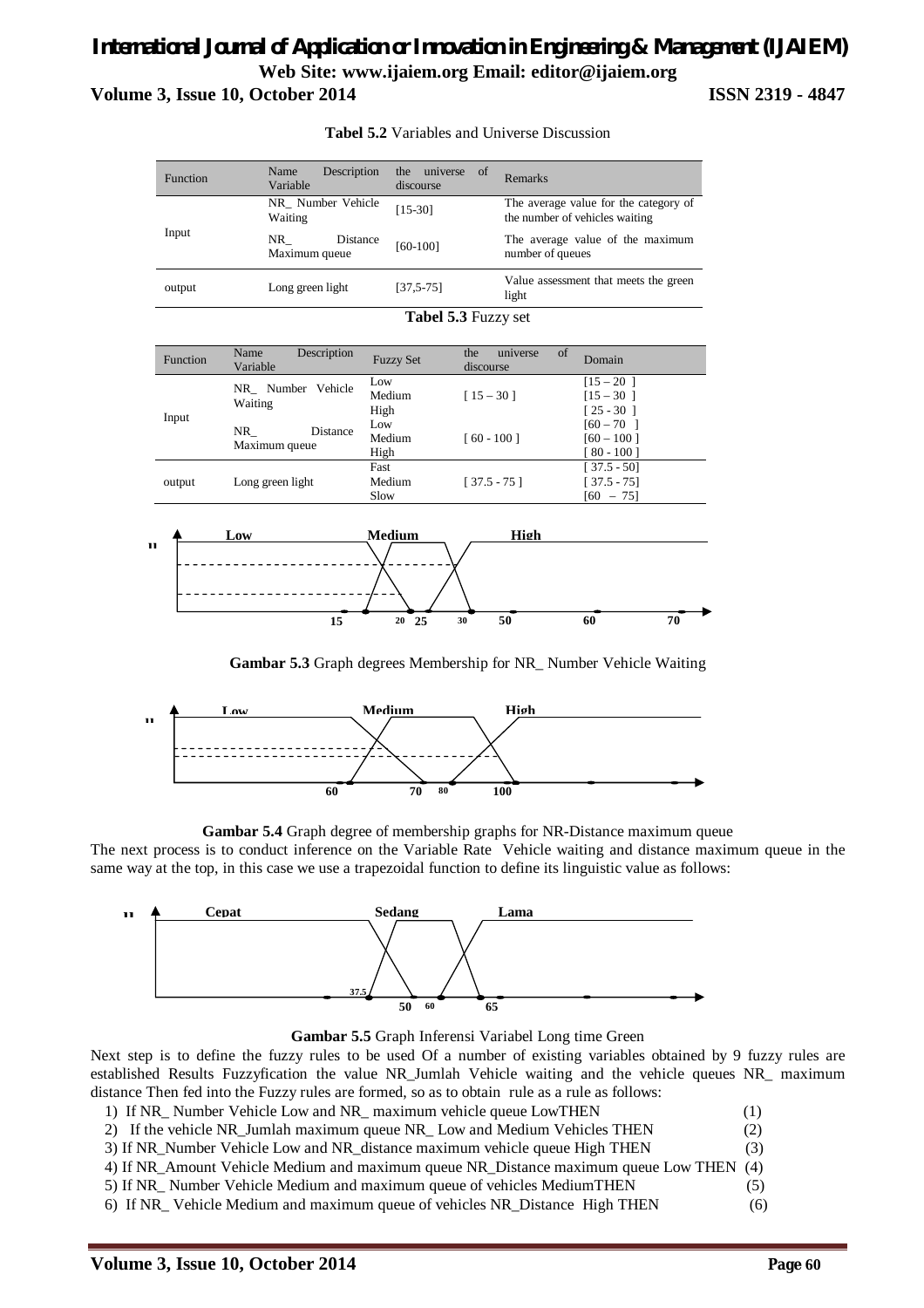# *International Journal of Application or Innovation in Engineering & Management (IJAIEM)* **Web Site: www.ijaiem.org Email: editor@ijaiem.org**

#### **Volume 3, Issue 10, October 2014 ISSN 2319 - 4847**

- 7) If NR\_Distance Vehicle maximum NR\_Distance High and Low THEN queue of vehicles (7)
- 8) If NR\_Jumlah Vehicle maximum NR\_Distance High and Medium THEN .vehicle queue (8)
- 9) If NR\_Jumlah Vehicle maximum queue NR\_Distance High and High THEN vehicles (9)
- The Result of Fuzzyfication on NR\_ Number vehicle waiting and NR\_Distance maximum queue are 4 Rule they are:
- 1).If NR\_ Number vehicle waiting Low and NR\_Distance maximum queue Low THEN (1)
- 2) If NR\_Number vehicle waiting Low and NR\_Distance maximum Medium THEN (2)
- 3) If NR\_Number vehicle waiting Medium and NR\_ Distance maximum Low THEN (4)
- 4) If NR Number vehicle Medium and NR Distance maximum queueMedium THEN (5)
- By using Mamdani inference method, the inference process is obtained by using the conjunction rule (^) of the above 4 new rules, to take a minimum degree of membership of existing linguistic value\_ Here are the new rules while obtained:
- 1). If NR\_ Number Vehicle Low (0,33) and NR\_ maximum vehicle queue Low (0.5) THEN Long Time green  $Fast(0.33)$  (1)
- 2) If NR\_ Number Vehicle Low (0.33) and NR\_Low and medium vehicle Medium (0.5) THEN Long Time green Fast  $(0.33)$  (2)
- 3) If NR\_ Number Vehicle Medium (0,67) and NR\_Distance maximum Queue (0.5)THEN Long Time green Fast  $(0.5)$  (4)
- 4) If NR\_Amount vehicle Medium (0.67) and NR\_ maximum queue of vehicle Medium (1) THEN Long time Green  $Sedang (0.67)$  (5)
- Based on the above calculation, obtained 4 linguistic values with different degrees of membership values, namely:
- 1) Old Time Fast Green (0.33)
- 2) Long Time Fast Green (0.33)
- 3) Long Time Fast Green (0.5)
- 4) Green Medium Long Time (0.67)

Next step is, using the rules of disjunction (V) to determine the maximum degree of membership value of Linguistics values linked:

- Long Time Green fast (0.33) v Old Time Green fast (0.33) v Old Time Green quickly (0.5) generated Green Duration Time fast  $(0.5)$
- Long Time Green Medium (0.67) are generated Green Duration Time (0.67).

By using the process of clipping on Mamdani, 2 fuzzy sets can be illustrated graphically in accordance with the degree of membership in accordance with the variable degree of membership NR\_ Total Vehicles waiting (see figure 5.3), a variable degree of membership Distance Maximum (see figure 5.4).







**Gambar 5.7 Graph** degree of membership graphs for NR-Distance maximum queue

The next process is to conduct inference on the long variable green light in the same way at the top, in this case we use a trapezoidal function to define its linguistic value as follows: